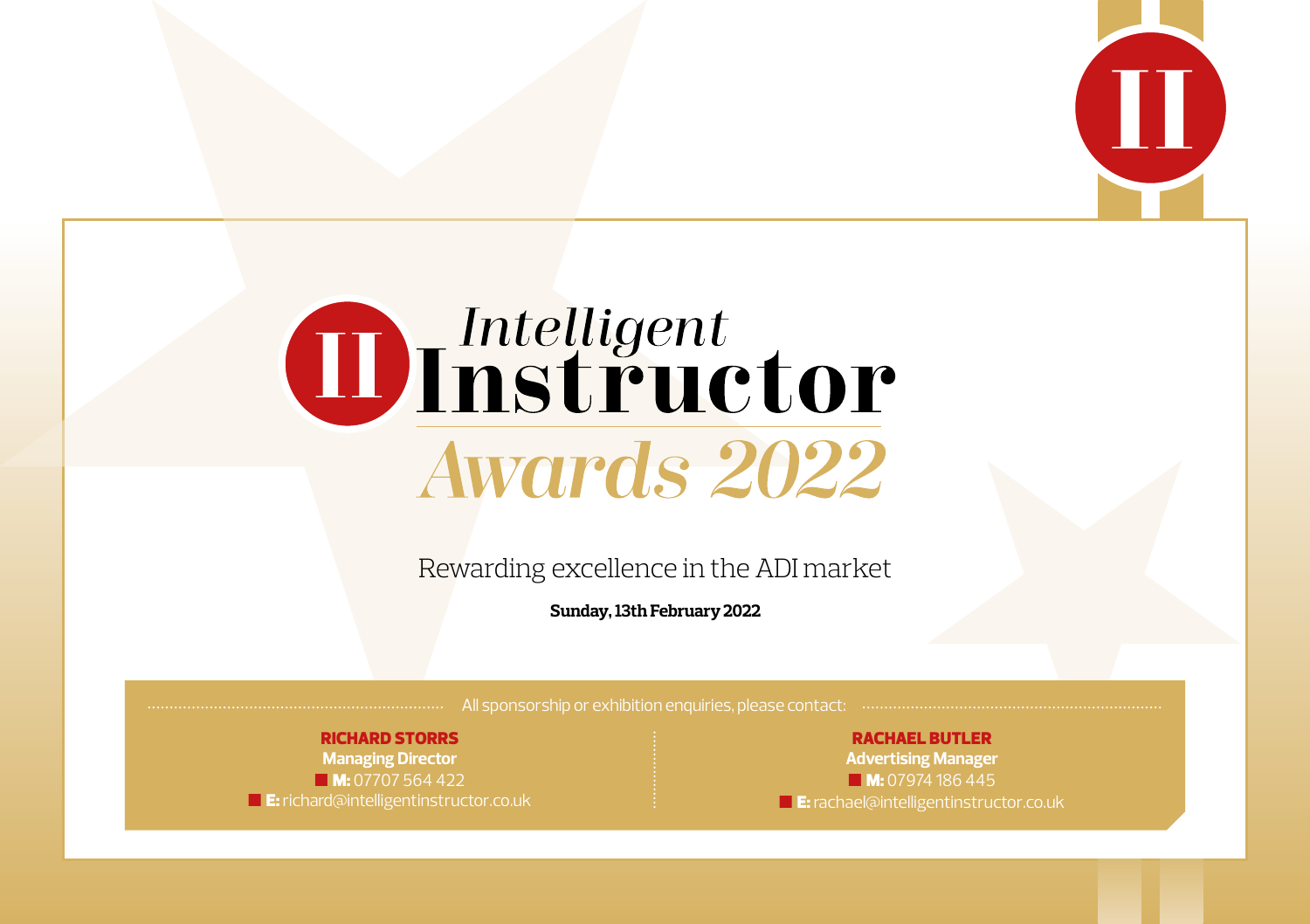



#### **Background**

The **Intelligent Instructor Awards** recognise and reward and the achievements of the very best instructors, schools and suppliers within the driving instructor industry.

Launched in 2019, they've quickly become recognised as the most credible and sought-after awards, offering huge benefit and value to the award winners. There are 10 different awards categories, spanning the full spectrum of driving industry. From service providers to those offering tailored products, from regional driving schools to those operating nationally, and of course those all-important driving instructors - 11 regional winners and one national champion.

#### Intelligent Instructor Awards categories

- 1 **Driving Instructor Insurer of the Year**
- 2 **Product of the Year**
- 3 **Professional Support Provider of the Year**
- 4 **Car Supplier of the Year**
- 5 **Driving Instructor Car of the Year**
- 6 **Local Driving Instructor Association of the Year**
- 7 **Regional Driving School of the Year**
- 8 **National Driving School of the Year**
- 9 **Driving Instructor of the Year**  (11 regional awards, one overall winner)
- 10 **Services to the Driver Training Industry Award**

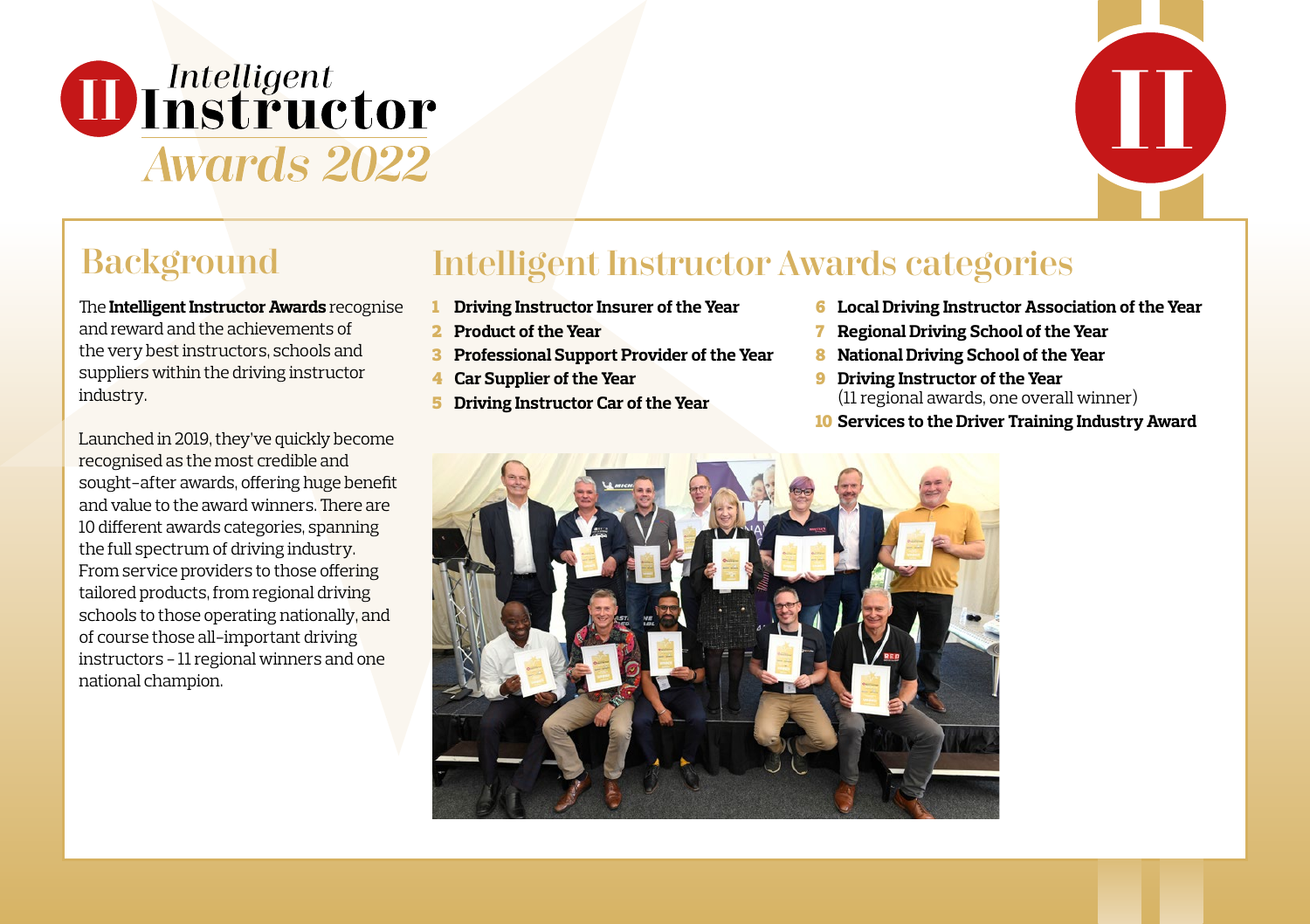

#### Heavyweight marketing

**Intelligent Instructor** utilise its full suite of marketing channels over a sustained period to promote the awards. This includes maximising the number of entries and nominations when the awards officially open, through to publicising the shortlist to encourage widespread voting. Naturally, there is a frenzy of activity to publish the results and to fuel the post-awards PR exposure.

There's a consistent flow of news articles on intelligentinstructor.co.uk, the industry's busiest website which receives over 6,000 monthly unique visitors, prominent exposure on the weekly **Intelligent Instructor** newsletter, regular emails to the opted-in 7,000 email database and multiple social media posts on the Facebook page which has over 4,000 followers. Utilising these channels and working with other influential industry partners, help ensure the **Intelligent Instructor** Awards is amplified to an audience on an unprecedented scale!

The awards are announced via a pre-recorded ceremony, announced via a co-ordinated broadcast via **Intelligent Instructor**'s digital channels – website, email, social, YouTube. The free-to-air awards show is



promoted heavily in advance of the event with instructors, key industry personnel and suppliers encouraged to pre-register to tune in for the 'live' broadcast. The digital audience will have the ability to not only watch, but to comment and offer opinions as the winners are announced.

The awards are presented in person at the **ADINJC & Intelligent Instructor Conference & Expo** via a dedicated ceremony during the day.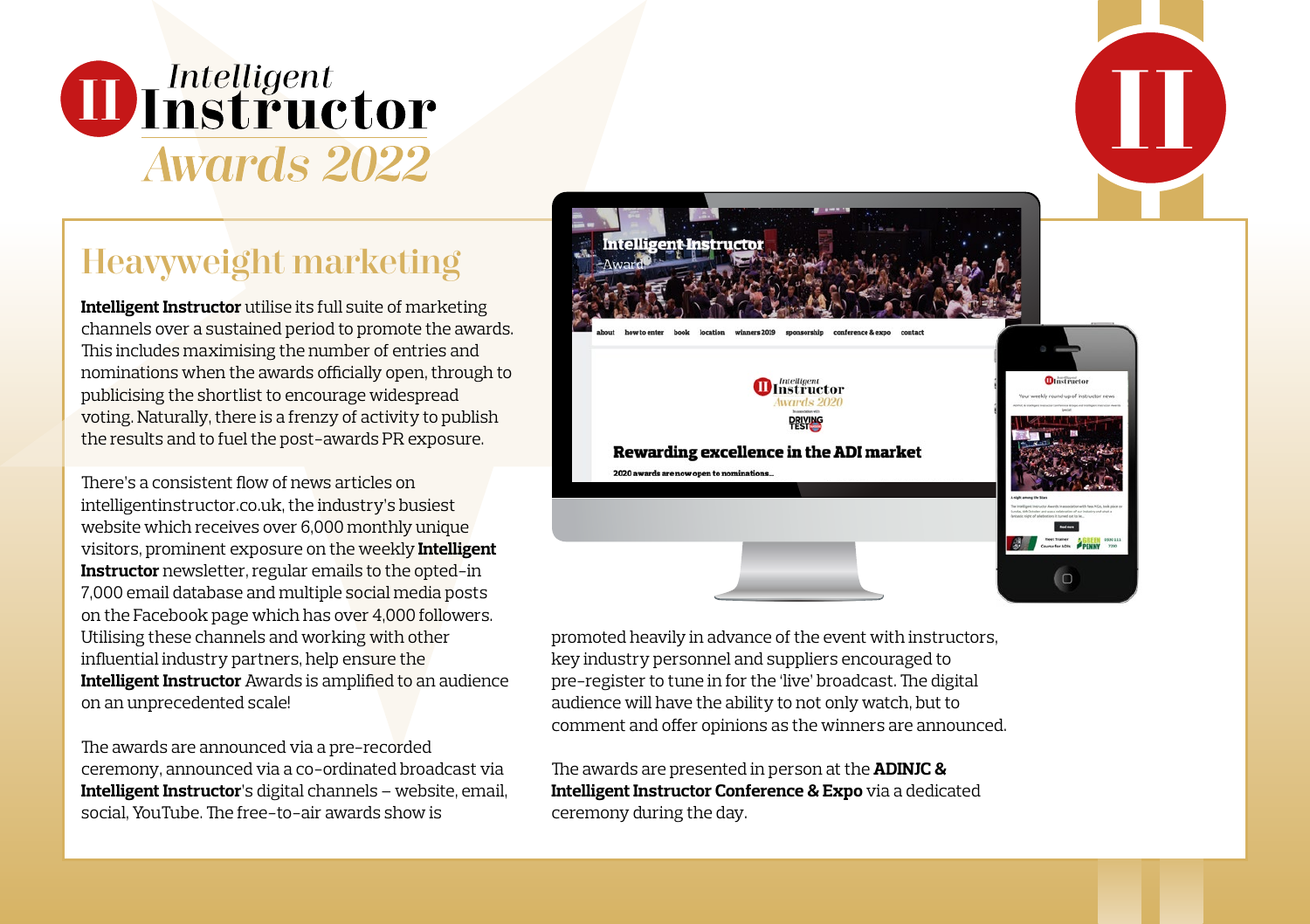

## Judging process Timings

Entries are encouraged across nine of the 10 award categories. The Driving Instructor of the Year category is judged differently as our sister company **FirstCar**, the market-leading publisher in the new driver market, encourages learners and newly qualified drivers to nominate instructors if they've exceled and had a really positive impact. These submissions help create 11 regional shortlists, resulting in multiple regional winners with one National Driving Instructor of the Year.

All shortlisted entries are judged by a combination of our expert, independent judging panel as well as votes received by the wider driving instructor audience. An equal weighting from both the public vote and those from our judging panel help reach a combined score to find our worthy winners.

In 2021 over 5,000 votes were cast! **Intelligent Instructor** encouraged its audience to vote via the slick awards portal, whilst supporting partners and those shortlisted proactively encouraged their audiences to vote too.



- **November 2021** nominations open
- **January 2022** entries close
- **January 2022** shortlist announced, public voting opens
- **February 2022** voting closes
- **March 2022** Intelligent Instructor Awards ceremony broadcast